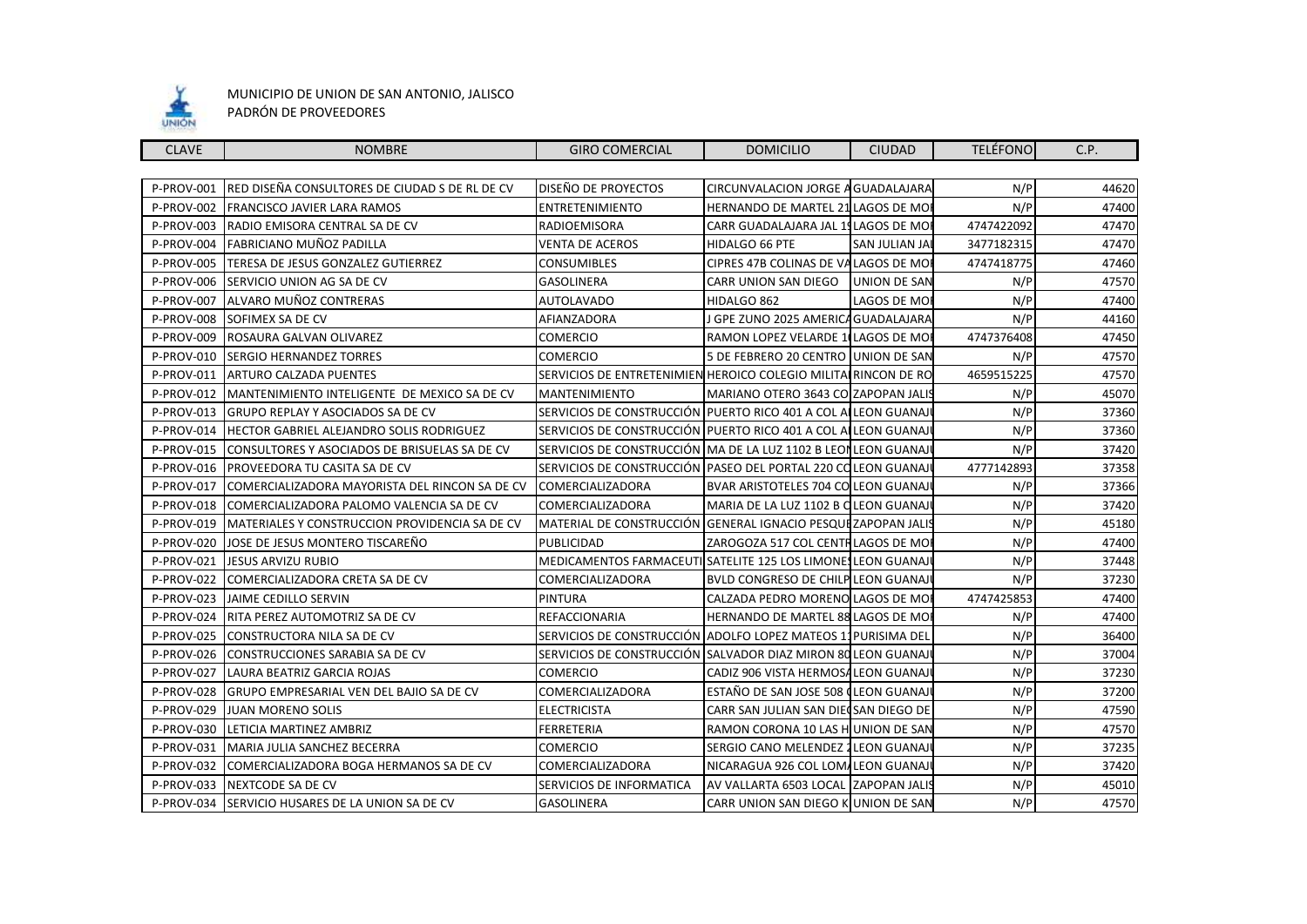

| <b>CLAVE</b>      | <b>NOMBRE</b>                                                   | <b>GIRO COMERCIAL</b>                                          | <b>DOMICILIO</b>                        | <b>CIUDAD</b>       | <b>TELÉFONO</b> | C.P.  |
|-------------------|-----------------------------------------------------------------|----------------------------------------------------------------|-----------------------------------------|---------------------|-----------------|-------|
|                   |                                                                 |                                                                |                                         |                     |                 |       |
| P-PROV-035        | ABASCAL SA DE CV                                                | INSUMOS PARA ASFALTACIÓN KM 7 CARR A CEMENTOS                  |                                         | <b>LEON GUANAJI</b> | 4777710079      | 37520 |
| P-PROV-036        | <b>RAUL MARTINEZ LOPEZ</b>                                      | <b>REFACCIONARIA</b>                                           | CARLOS ESQUEDA LARA NOUNION DE SAN      |                     | N/P             | 47570 |
| P-PROV-037        | NUEVA ELECTRICA AR SA DE CV                                     | <b>MATERIALES ELECTRICOS</b>                                   | VERACRUZ 444 COL BOBAL DELEGACION P     |                     | 3222900637      | 48298 |
| P-PROV-038        | ELEKTRON DEL BAJIO SA DE CV                                     | <b>MATERIALES ELECTRICOS</b>                                   | BLVD ADOLFO LOPEZ MATILEON GUANAJ       |                     | 4777197800      | 37440 |
| P-PROV-039        | <b>ALEJANDRO BIBIANO TORRES TORRES</b>                          | MATERIALES PARA CONSTRUCCLUIS NAVARRO ORIGEL 17                |                                         | <b>UNION DE SAN</b> | N/P             | 47570 |
| P-PROV-040        | CR FORMAS SA DE CV                                              | IMPRESIÓN DE FORMAS OFICIA VOLCAN PARICUTIN 6595 CZAPOPAN JALI |                                         |                     | 32840660        | 45070 |
| P-PROV-041        | VICTOR MANUEL MEDINA BAEZ                                       | <b>COMERCIO</b>                                                | C OBREGON GONZELEZ 12, LEON GUANAJ      |                     | 4773804039      | 37200 |
| P-PROV-042        | JUAN JOSE VILLALOBOS GRZYBOWICZ                                 | <b>COMERCIO</b>                                                | LIBRADO NO 16 CENTRO                    | <b>LEON GUANAJ</b>  | N/P             | 37000 |
| P-PROV-043        | CHEVROLET DEL PARQUE SA DE CV                                   | AGENCIA AUTOMÓTRIZ                                             | BLVD FELIX RAMIREZ RENT LAGOS DE MO     |                     | 4747422900      | 47430 |
| P-PROV-044        | MIREYA SANDOVAL RUIZ                                            | <b>COMERCIO</b>                                                | RANCHO SAN FERMIN S/N UNION DE SAN      |                     | N/P             | 47586 |
| P-PROV-045        | MAYORISTAS EN PAPELERIA EQUIPO DE OFICINA Y COMPUPAPELERÍA      |                                                                | ALDAMA NO 837 CENTRO                    | LAGOS DE MO         | 7421760         | 47400 |
| P-PROV-046        | LOGISTICA COMERCIAL INTERNACIONAL LEONESA SA DE CTRANSPORTADORA |                                                                | NICARAGUA 516 COL ARBILLEON GUANAJ      |                     | 4773450890      | 37360 |
| P-PROV-047        | MIGUEL RAMIREZ DIAZ                                             | COMERCIALIZADORA                                               | <b>BURGOS 30 B CEBTRO</b>               | SAN JUAN DE I       | N/P             | 47000 |
| P-PROV-048        | LUIS ANTONIO DE ALBA DE LA TORRE                                | <b>IMAGEN</b>                                                  | CARR LAGOS DE MORENO ISAN JUAN DE L     |                     | N/P             | 47000 |
| P-PROV-049        | DISTRIBUIDORA ELECTRICA INDUSTRIAL DE LOS ALTOS SA              | <b>MATERIALES ELECTRICOS</b>                                   | MARIANO JIMENEZ NO 747 TEPATITLAN D     |                     | 7811442         | 47600 |
| P-PROV-050        | JOSE LUIS CORDOBA BARBA                                         | ESTUDIOS DE INGENIERIA                                         | C EMILIANO CARRANZA 58 TEPATITLAN D     |                     | N/P             | 47600 |
| P-PROV-051        | <b>SMS PUBLICIDAD INTELIGENTE SA DE CV</b>                      | <b>PUBLICIDAD</b>                                              | COSTA RICA 102 INT 6 COLLLEON GUANAJ    |                     | N/P             | 37360 |
| <b>P-PROV-052</b> | MARCO ANTONIO JIMENEZ VAZQUEZ                                   | <b>COMERCIO</b>                                                | C HEROES MEXICANOS 502 VILLA HIDALGO    |                     | N/P             | 47254 |
| P-PROV-053        | BEATRIZ ANGELICA LIRA GONZALEZ                                  | <b>COMERCIO</b>                                                | C NELUBIO 315 COL VILLA LEON GUANAJ     |                     | N/P             | 37278 |
| P-PROV-054        | <b>ANTONIO SOTELO GUTIERREZ</b>                                 | PIROTECNIA                                                     | C HIDALDO 364 COL SC                    | <b>ATOTONILCO E</b> | N/P             | 47775 |
| <b>P-PROV-055</b> | JOSE CARMEN GONZALEZ REGALADO                                   | <b>COMERCIO</b>                                                | C EMILIANO ZAPATA NO 21 LAGOS DE MO     |                     | N/P             | 47400 |
| <b>P-PROV-056</b> | ALEJANDRO RENE BAEZ BOJORQUEZ                                   | <b>COMERCIO</b>                                                | AV DE LOS DEPORTES NO 3 ESTADO DE ME    |                     | N/P             | 54026 |
| <b>P-PROV-057</b> | LLANTERA Y AUTO BAÑO PEYCO SA DE CV                             | LLANTERA Y AUTOBAÑO                                            | FELIX RAMIREZ RENTERIA 1LAGOS DE MO     |                     | N/P             | 47430 |
| <b>P-PROV-058</b> | JOSE GUADALUPE ALVAREZ ACEVEDO                                  | <b>HERRERIA</b>                                                | C ARNULFO ROMERO 34 CO                  | UNION DE SAN        | N/P             | 47570 |
| P-PROV-059        | ANTONIO MUÑOZ GARCIA                                            | <b>COMERCIO</b>                                                | NIÑOS HEROES 116                        | UNION DE SAN        | N/P             | 47575 |
| <b>P-PROV-060</b> | ANDREA MERCEDES RAMIREZ GARCIA                                  | <b>RESTAURANT</b>                                              | PLAZA PRINCIPAL 19 CENTI UNION DE SAN   |                     | N/P             | 47570 |
| <b>P-PROV-061</b> | JOSE MIGUEL MOJICA MUÑOZ                                        | INSTALACION DE ALAMBRADOS FELICIANO MACIAS 24                  |                                         | SAN JULIAN JA       | 3477181970      | 47170 |
| P-PROV-062        | <b>MARCOS TORRES LOPEZ</b>                                      | <b>COMERCIO</b>                                                | BLVD SAN JULIAN BOSCO N LEON GUANAJ     |                     | 4777629272      | 37358 |
| P-PROV-063        | SURTIDORA ELECTROMECANICA INDUSTRIAL SA DE CV                   | <b>MATERIAL ELECTRICO</b>                                      | PERIFERICO M GOMEZ MO GUADALAJARA       |                     | 3336174668      | 44300 |
| <b>P-PROV-064</b> | MARGARITA AZUCENA HERNANDEZ CHAVEZ                              | <b>PUBLICIDAD</b>                                              | RIO GRIJALVA NO 1564 COLLAGOS DE MO     |                     | N/P             | 47440 |
| <b>P-PROV-065</b> | LBM COMERCIALIZADORA SA DE CV                                   | COMERCIALIZADORA                                               | PERIFERICO PONIENTE 100 ZAPOPAN JALI:   |                     | 3336121550      | 45069 |
| <b>P-PROV-066</b> | <b>IMAGINACION PROMOCIONAL SA DE CV</b>                         | PUBLICIDAD                                                     | RUBEN DARIO NO 1247 2 GUADALAJARA       |                     | N/P             | 44690 |
| P-PROV-067        | SALVADOR BARBA DE ALBA                                          | FERRETERIA                                                     | AV GONZALEZ CARNICERIT TEPATITLAN DI    |                     | 3787815078      | 47684 |
|                   | P-PROV-068 VILEDS SA DE CV                                      | <b>MATERIAL ELECTRICO</b>                                      | C ISABEL 1770 INT 2 COL FI IIRAPUATO GU |                     | N/P             | 36650 |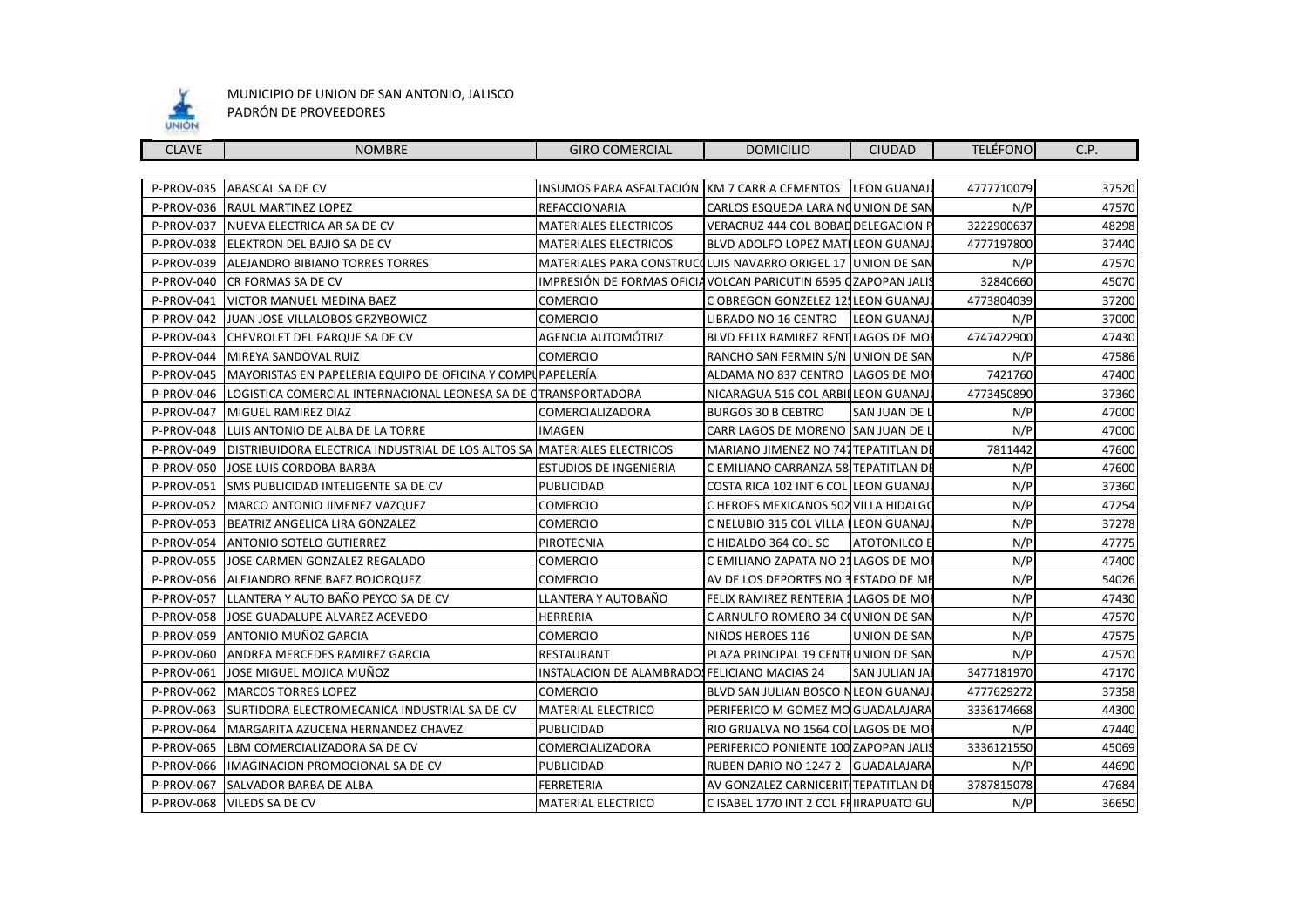

| <b>CLAVE</b>      | <b>NOMBRE</b>                                                                                               | <b>GIRO COMERCIAL</b>                                             | <b>DOMICILIO</b>                         | <b>CIUDAD</b>   | <b>TELÉFONO</b> | C.P.  |
|-------------------|-------------------------------------------------------------------------------------------------------------|-------------------------------------------------------------------|------------------------------------------|-----------------|-----------------|-------|
|                   |                                                                                                             |                                                                   |                                          |                 |                 |       |
| P-PROV-069        | VICTOR HUGO BARCENAS BUENO                                                                                  | <b>COMERCIO</b>                                                   | C FILIPOS NO 315 COL SAN LEON GUANAJI    |                 | N/P             | 37207 |
| P-PROV-070        | LUIS EDUARDO DE LEON GUTIERREZ                                                                              | COMERCIO                                                          | VICENTE GUERRERO NO 11 SAN JUAN DE L     |                 | N/P             | 47000 |
| P-PROV-071        | ELVIA CRUZ SANTILLAN                                                                                        | <b>COMERCIO</b>                                                   | FRANCISCO I MADERO NO SAN FRANCISCO      |                 | N/P             | 36300 |
| P-PROV-072        | PAGINA TRES SA DE CV                                                                                        | PUBLICIDAD                                                        | CALZADA DEL AGULAMNO GUADALAJARA         |                 | 4772672200      | 44190 |
| P-PROV-073        | MULTIMEDIOS SA DE CV                                                                                        | PUBLICIDAD                                                        | RETORNO 104 COL PURISIN LEON GUANAJ      |                 | 4777112050      | 37530 |
| <b>P-PROV-074</b> | JOSE ALFREDO ROSALES DE SANTIAGO                                                                            | <b>COMERCIO</b>                                                   | OPALO 331 COLINAS DE SA LAGOS DE MO      |                 | N/P             | 47463 |
| P-PROV-075        | BEATRIZ ANGELICA LIRA GONZALEZ                                                                              | <b>COMERCIO</b>                                                   | 24 DE ENERO NO 23 COL B LAGOS DE MO      |                 | 4771312613      | 47513 |
| <b>P-PROV-076</b> | PUBLICIDAD EFECTIVA DE LEON SA DE CV                                                                        | PUBLICIDAD                                                        | BOLEVARD CALZADA DE OS LEON GUANAJ       |                 | 4777882100      | 37500 |
| P-PROV-077        | JOSE MANUEL GUTIERREZ PRECIADO                                                                              | <b>ABARROTES</b>                                                  | C JUAN JOSE OROZCO CENTUNION DE SAN      |                 | N/P             | 47570 |
| P-PROV-078        | JOSE DE JESUS RUIZ VERDIN                                                                                   | LABORATORIO DE ANÁLISIS CLIC JUAN JOSE OROZCO NO 1 UNION DE SAN   |                                          |                 | N/P             | 47570 |
| P-PROV-079        | SOFIA BONILLA GONZALEZ                                                                                      | RESTAURANT                                                        | IGNACIO LOPOZ 208 COL C GUADALAJARA      |                 | N/P             | 37277 |
| <b>P-PROV-080</b> | IMPRESIONES DIAZ SA DE CV                                                                                   | <b>IMPRENTA</b>                                                   | PEDRO MORENO NO 60 CELAGOS DE MO         |                 | 4747421810      | 47400 |
| P-PROV-081        | ESTELA SALAS RODRIGUEZ                                                                                      | COMERCIO                                                          | LOMA APAZULCO NORTE NTONALA JALISO       |                 | N/P             | 45418 |
| P-PROV-082        | <b>JOSE PRADO FLORES</b>                                                                                    | ARRENDAMIENTO                                                     | CALLE HIDALGO NO 15 CEN UNION DE SAN     |                 | N/P             | 47570 |
| P-PROV-083        | <b>VICTOR HUGO LUNA REGALADO</b>                                                                            | COMERCIALIZADORA                                                  | CALLE CONCEPCION 106 CL SAN FRANCISC     |                 | N/P             | 36300 |
| P-PROV-084        | JOSE LUIS MUÑOZ DE LA TORRE                                                                                 | <b>COMERCIO</b>                                                   | WASHINGTON NO 2 COL LASAN JUAN DE L      |                 | N/P             | 47020 |
| <b>P-PROV-085</b> | MISDET SA DE CV                                                                                             | <b>COMERCIALIZADORA</b>                                           | MARIANO ESCOBEDO PON LEON GUANAJ         |                 | 4772115642      | 37360 |
| P-PROV-086        | MIGUEL HERMION MUÑOZ PEREZ                                                                                  | <b>TALLER MECANICO</b>                                            | FAM RINCON GALLARDO 2 LAGOS DE MO        |                 | N/P             | 47400 |
| <b>P-PROV-087</b> | <b>ESTEBAN FLORIDO CASILLAS</b>                                                                             | <b>COMERCIO</b>                                                   | C LAREDO NO 16 B, LOC GH SAN FRANCISC    |                 | N/P             | 36440 |
|                   | P-PROV-088 JUAN ANTONIO ARANDA BERMUDES                                                                     | <b>COMERCIO</b>                                                   | C FCO AGUILERA NO 177 CLAGOS DE MO       |                 | N/P             | 47470 |
| P-PROV-089        | COMERCIALIZADORA COLUMNA VIOSAS SA DE CV                                                                    | COMERCIALIZADORA                                                  | ANTONIO MADRAZO NO 91LEON GUANAJI        |                 | N/P             | 37250 |
| P-PROV-090        | VERKASA SA DE CV                                                                                            | MATERIALES DE CONSTRUCCIÓJUAN PABLO II NO 116 COLLEON GUANAJI     |                                          |                 | N/P             | 37204 |
| P-PROV-091        | PROYECTOS Y URBANIZACIONES PACSA SA DE CV                                                                   | ELABORACIÓN DE PROYECTOS C 24 DE ENERO NO 23 COL LAGOS DE MO      |                                          |                 | N/P             | 47513 |
| P-PROV-092        | CONSTRUCTORA Y PAVIMENTADORA DE LA MORA SA DE (SERVICIOS DE CONSTRUCCIÓN C MARIANO AZUELA 2 COL LAGOS DE MO |                                                                   |                                          |                 | 4771312613      | 47513 |
| P-PROV-093        | CONSTRUCTORA RIAP SA DE CV                                                                                  | SERVICIOS DE CONSTRUCCIÓN   C AVENIDA SAN ISIDRO SULZAPOPAN JALIS |                                          |                 | N/P             | 45140 |
| P-PROV-094        | MULTISERVICIOS INFANTE SA DE CV                                                                             | <b>GASOLINERA</b>                                                 | AV 5 DE MAYO NO 86 COL DISTRITO FEDE     |                 | N/P             | 72000 |
| P-PROV-095        | RICARDO ULLOA MORALES                                                                                       | <b>COMERCIO</b>                                                   | AV NACIONES UNIDAS NO ZAPOPAN JALIS      |                 | 3336738159      | 45110 |
| <b>P-PROV-096</b> | <b>JESUS RAMIRO HERNANDEZ TORRES</b>                                                                        | MATERIALES DE CONSTRUCCIÓC ENRIQUE DEL TORO NO 1 UNION DE SAN     |                                          |                 | N/P             | 47570 |
| P-PROV-097        | VIVIENDA MATERIALES Y CONTRUCCION SA DE CV                                                                  | MATERIALES DE CONSTRUCCIÓ C FELIPE ANGELES NO 521   PURISIMA DEI  |                                          |                 | 4777142893      | 36400 |
| <b>P-PROV-098</b> | COMERCIALIZADORA Y DISTRIBUIDORA DE PRODUCTOS Y                                                             | <b>COMERCIALIZADORA</b>                                           | SAN FCO 202 COL SAN FCO LEON GUANAJ      |                 | 4777142893      | 37680 |
| P-PROV-099        | ACEROS Y PERFILES DEL SOL S.A. DE C.V.                                                                      | LAMINAS Y HERRAMIENTAS                                            | Blvd Francisco Villa 1140   LEON GUANAJI |                 | 4777721391      | 37000 |
| P-PROV-100        | ADMINISTRADORA DE COMERCIALIZADORAS S.A. DE C.V.                                                            | <b>COMERCIALIZADORA</b>                                           | Blvd. Juan Alonso de Torre LEON GUANAJ   |                 | 4777169449      | 37150 |
|                   | P-PROV-101 AFRICA EDITH BARRERA VILLALOBOS                                                                  | CONSTRUCTORA                                                      | Margarito Gonzalez Rubio LAGOS DE MO     |                 | 4747411403      | 47460 |
|                   | P-PROV-102 ASESORIA LIMAC, S.A. DE C.V.                                                                     | <b>ASISTENCIA EN SISTEMAS</b>                                     | Calle Juan Álvarez 1824                  | Guadalajara, Ja | 3336302977      | 44650 |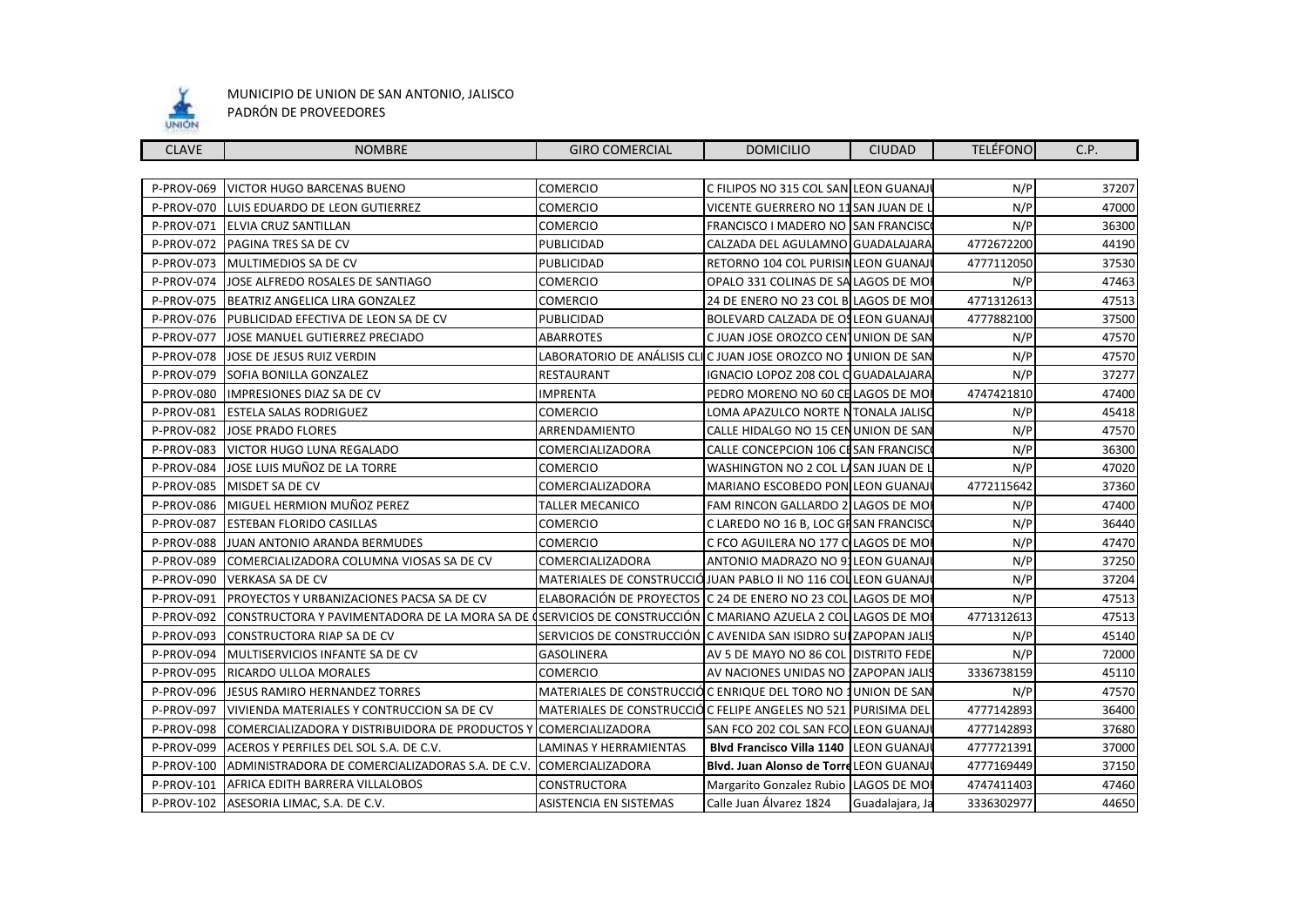

| <b>CLAVE</b>      | <b>NOMBRE</b>                                                           | <b>GIRO COMERCIAL</b>         | <b>DOMICILIO</b>                                        | <b>CIUDAD</b>       | <b>TELÉFONO</b>                | C.P.      |
|-------------------|-------------------------------------------------------------------------|-------------------------------|---------------------------------------------------------|---------------------|--------------------------------|-----------|
|                   |                                                                         |                               |                                                         |                     |                                |           |
| P-PROV-103        | AUTOBUSES DE LA PIEDAD SA DE CV                                         | <b>TRANSPORTE TERRESTRE</b>   | Calle Gante 349                                         | Guadalajara, Ja     | 3336198724                     | 44360     |
| P-PROV-104        | AUTOMOVILES DEL BAJIO CAMPESTRE S.A. DE C.V.                            | AGENCIA AUTOMÓTRIZ            | PASEO DE LOS INSURGENT LEON GUANAJU477 2144000          |                     |                                | 47570     |
| P-PROV-105        | AUTOZONE DE MÉXICO, S. DE R.L. DE C.V.                                  | REFACCIONARIA                 | Blvd. Zacatecas Nte. #830 AGUASCALIEN 01 (800) 715-2650 |                     |                                | 20138     |
| P-PROV-106        | CADECO SA DE CV                                                         | REFACCIONARIA                 | Boulevard San Marcos #111AGUASCALIENT                   |                     | 4499717480                     | 20210     |
| P-PROV-107        | Cadena Comercial Oxxo SA de CV                                          | <b>COMERCIO</b>               | Edison No. 1235 Nte.                                    | Monterrey, N.I      | 8183892121                     | 64480     |
| P-PROV-108        | CALENTADORES SOLARES DE MEXICO SA DE CV                                 | <b>COMERCIO</b>               | Agua Marina 3032, El Camp Zapopan, Jal.                 |                     | 3336123944                     | N/P       |
| <b>P-PROV-109</b> | CARLOS DARWING ROBLES TONCHE                                            | CONSULTORIO MÉDICO            | <b>MEDICAMENTOS</b>                                     |                     | DR. JOSE DE JESUS GLEZ NO 172, | N/P       |
| P-PROV-110        | COMERCIALIZADORA FARMACEUTICA DE CHIAPAS SA DE CFARMACIA                |                               | 5TA PONIENTE ESQ. AVENI TAPACHULA, CI                   |                     | 18007002222                    | 30700     |
|                   | P-PROV-111 COMISION FEDERAL DE ELECTRICIDAD                             | ELECTRICIDAD                  | Reforma 164 Col. Juárez                                 | México, D.F.        | Teléfono 071                   | 0 6 6 0 0 |
|                   | P-PROV-112 CONEXIONES Y MANGUERAS HIDRAULICAS DE SAN FCO. SAREFACCIONES |                               | Blvrd Aquiles Serdán Centr San Francisco                |                     | 4767436108                     | 36300     |
|                   | P-PROV-113 CONSTRUCCIONES CHALOP, S.A DE C,V,                           | SERVICIOS DE CONSTRUCCIÓN     | Callejon Fco. Miguel 104                                | Pueblo Purisim      | 4767435831                     | 36400     |
| P-PROV-114        | CONSTRUCCIONES Y SISTEMAS HIDRAULICAS SA DE CV                          | SERVICIOS DE CONSTRUCCIÓN     | Aurora Elizundia No. 2                                  | Chilpancingo D      | 7333341515                     | 39030     |
| P-PROV-115        | DANIEL ALBERTO GOMEZ FLORES                                             | IMPRESIÓN DE FORMAS           | Constituyentes 150 2.                                   | LAGOS DE MOI        | N/P                            | 47400     |
|                   | P-PROV-116   DAVID ARMANDO FLORES CORNEJO                               | <b>ABARROTES</b>              | Calle Iturbide 8 C                                      |                     | UNION DE SAN ANTONIO JALISCO   | 47570     |
| P-PROV-117        | DAVID IVAN ISAAC DE LA CRUZ LEVY                                        | <b>TELEFONIA CELULAR</b>      | PLAZA INDEPENDENCIA No UNION DE SAN                     |                     | N/P                            | 47570     |
| P-PROV-118        | DISTRIBUIDORA LIVERPOOL, S.A. DE C.V.                                   | <b>COMERCIO</b>               | Av. Insurgentes Sur # 1310 Delegación Ber               |                     | 01800 713 5555                 | 3100      |
| P-PROV-119        | DONATO SÁNCHEZ RAYGOZA                                                  | <b>RESTAURANT</b>             | Calzada Ada Revolucion 19 Guadalajara. Ja               |                     | N/P                            | 44370     |
| P-PROV-120        | DR. ELIAS ALFONSO CENTENO PALOS                                         | CONSULTORIO MÉDICO            | Ramon Manuel Gonzalez 1 UNION DE SAN                    |                     | 3957250050                     | 47570     |
| P-PROV-121        | EDUARDO DE JESUS MAGAÑA RAMIREZ                                         | <b>COMERCIO</b>               | Carlos M. Arreola S/N, Cent UNION DE SAN                |                     | 3957251070                     | 47570     |
|                   | P-PROV-122 ENRIQUE DE LA CRUZ VALADEZ                                   | <b>COMERCIO</b>               | HIDALGO 22                                              | <b>UNION DE SAN</b> | 3957250006                     | 47570     |
|                   | P-PROV-123 ESTACION DE SERVICIO MAXIPISTA TAPATIA SA DE CV              | <b>GASOLINERA</b>             | Carretera Autopista Zapotli Zapotlanejo, Ja             |                     | N/P                            | 45430     |
|                   | P-PROV-124 ESTACIONAMIENTO FREIBA, S.A. DE C.V.                         | <b>ESTACIONAMIENTO</b>        | AV. 16 DE SEPTIEMBRE No. DUADALAJARA                    |                     | 3336147640                     | 44100     |
| P-PROV-125        | FARMACIAS GUADALAJARA S.A. DE C.V.                                      | <b>MEDICAMENTOS</b>           | E. DIAZ DE LEON 261, COL GUADALAJARA                    |                     | N/P                            | 44110     |
| P-PROV-126        | FLAVIA MARIA DE LOURDES CRUZ MARQUEZ                                    | RESTAURANTE                   |                                                         | UNION DE SAN        | 3957250370                     | 47570     |
| P-PROV-127        | FORRAJES LA UNION, S.A. DE C.V.                                         | FORRAJERA                     | <b>CARR UNION A LAGOS KM1</b>                           |                     | 3957150094                     | 47570     |
| P-PROV-128        | FORRAJES TEPEYAC SA DE CV                                               | FORRAJERA                     | FRACCIONAMIENTO TEPEY UNION DE SAN                      |                     | 3957250390                     | 47570     |
| P-PROV-129        | GAS EXPRESS NIETO SA DE CV                                              | GAS L. P.                     | EL VERGEL, No. Ext. S/N, FF CELAYA, GUAN                |                     | 6110-800                       | 38110     |
| P-PROV-130        | <b>GERARDO CEDILLO ESTOLANO</b>                                         | <b>ESTUDIO FOTOGRÁFICO</b>    | C 16 DE SEP. NO. 240, COL C 16 DE SEP. N                |                     | N/P                            | 47110     |
| P-PROV-131        | GRUPO EMPRESARIAL DEL BAJIO S.A. DE C.V.                                | PAPELERIA                     | ESTAÑO DE SAN JOSE NO 5 LEON GUANAJ                     |                     | N/P                            | 37410     |
| <b>P-PROV-132</b> | <b>GVA TOURS SA DE CV</b>                                               | <b>AUTOTRANSPORTE</b>         | Av Fidel Velázquez Sánchez Guadalajaraa,                |                     | 3314845979                     | 44230     |
|                   | P-PROV-133 HOTELES MODERNOS, S.A. DE C.V.                               | <b>HOTELERIA</b>              | Andador portal guerrero 14 LEON GUANAJ                  |                     | 4777148210                     | 37000     |
|                   | P-PROV-134 IMPRESION E IMAGEN S.A. DE C.V.                              | <b>IMPRENTA</b>               | EJERCICIO NACIONAL 202, LEON GUANAJ                     |                     | N/P                            | 37000     |
|                   | P-PROV-135 JOSE ANGEL ERNESTO ONTIVEROS SANCHEZ                         | <b>INSTRUMENTOS MUSICALES</b> | HERMANOS ALDAMA NO 1 LEON GUANAJI                       |                     | N/P                            | 37200     |
|                   | P-PROV-136 JOSE EFRAIN MUÑOZ ESPEJEL                                    | <b>COMERCIO</b>               | BLV P DEL MORAL 34 8 S/N LEON GUANAJI                   |                     | 477 717 9270                   | 37100     |